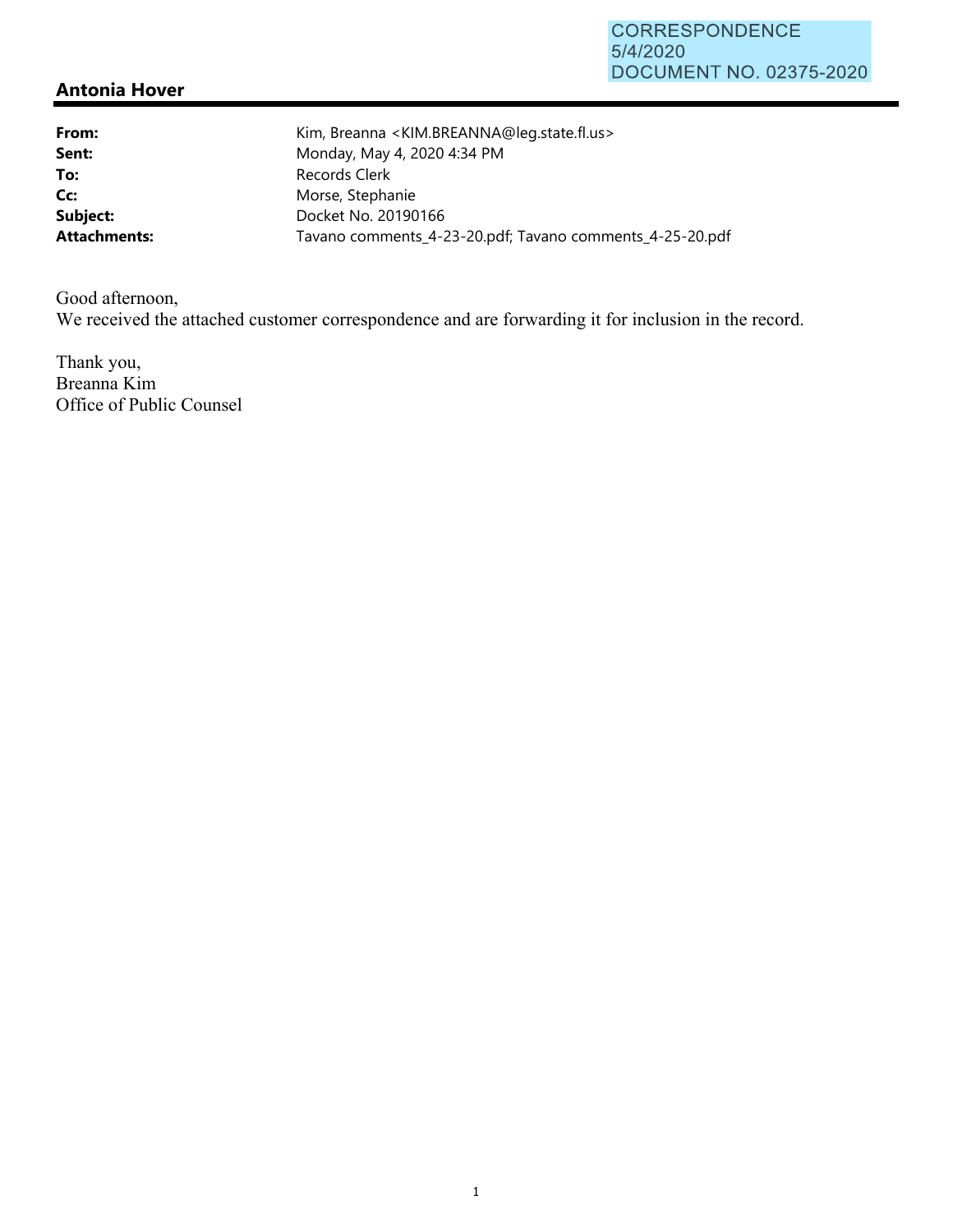**From:** J Tavano **Sent:** Thursday, April 23, 2020 10:17 AM To: Morse, Stephanie [<MORSE.STEPHANIE@leg.state.fl.us>](mailto:MORSE.STEPHANIE@leg.state.fl.us) **Subject:** Re: HC Waterworks, Inc. - PSC Staff Recommendation Attached

Sorry not available on 5/5, but please stick with interim rates, that was high enough !!!